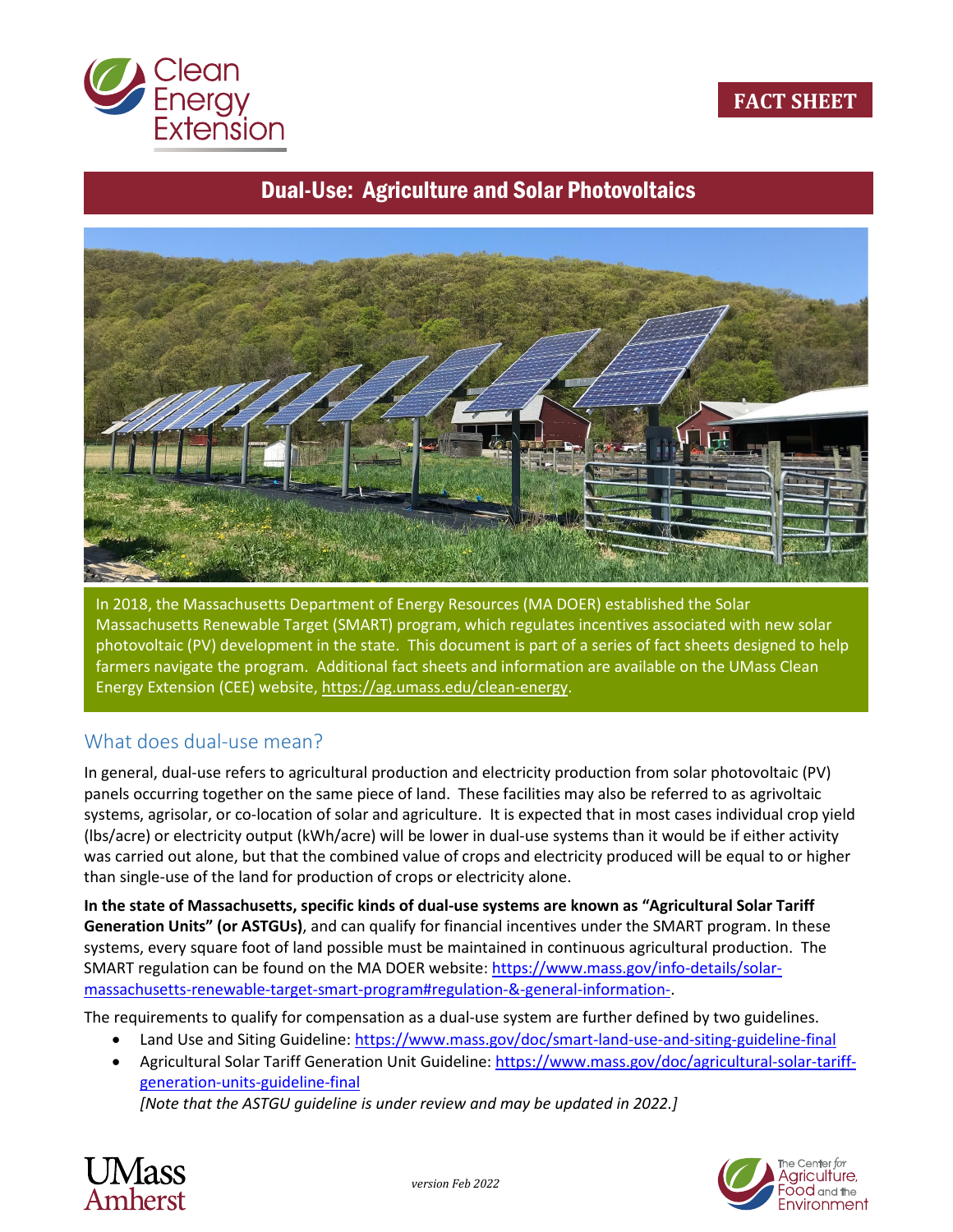## What types of land can dual-use systems be installed on?

For a dual-use system to qualify for compensation as an ASTGU under the SMART regulation, it must be installed on land officially defined as **Land in Agricultural Use** or **Important Agricultural Farmland**:

- **Land in Agricultural Use** is land used for agricultural or horticultural production, as defined under Mass General Law 61A Sections 1 & 2. If your land is or could be taxed as agricultural land under Chapter 61A, or has been within the last five years, it qualifies as Agricultural for the purposes of the SMART regulation. *If you are not sure of the tax status of your land, contact your municipal tax assessors' office.*
- **Important Agricultural Farmland**. Your land may also qualify as Agricultural under the SMART program if your land is defined as having prime farmland soils, unique farmland soils, or soils of statewide importance by the Natural Resources Conservation Service.

You can find soil definitions for your property on the MassMapper website [\(https://maps.massgis.digital.mass.gov/MassMapper/MassMapper.html\)](https://maps.massgis.digital.mass.gov/MassMapper/MassMapper.html) using the following process:

- 1. On the right-hand side of the screen, select "Physical Resources," and then "Soils."
- 2. Select "Prime Farmland Soils," which will add it to the list in the bottom right portion of the screen.
- 3. You can then find for your property by zooming in to the Massachusetts map, or entering a street address into the "Enter a location" box. To qualify as *Important Agricultural Farmland*, the land must be in one of the brownish-green colors identified as prime farmland soils in the box on the bottom right.

You can establish an additional canopy or building-mounted PV system on the same parcel of land as a dual-use array, but there are significant restrictions regarding placement of additional ground-mounted PV arrays on the same property or parcels adjacent to a dual-use system. For more information, see DOER's guidance on project segmentation: [https://www.mass.gov/doc/land-use-and-siting-guideline-clean-draft-092221/download.](https://www.mass.gov/doc/land-use-and-siting-guideline-clean-draft-092221/download)

### What system parameters are required for dual-use arrays?

Under the ASTGU Guideline, dual-use systems incorporating the following design parameters will be reviewed in an expedited process:

- **System Size**. The capacity (rated electricity production) of the system must be no more than 2 MW AC.
- **Height**: The lowest edge of the panel must be at least 8 feet above the ground for a fixed tilt panel system, or 10 feet at horizontal position for tracking systems.
- **Shading**: During the growing season, the maximum sunlight reduction due to shading from the panels on any square foot of land under the dual-use system may be no more than 50%. This shading analysis must be completed using the Shading Analysis Tool, available here: <http://s3.us-east-2.amazonaws.com/bluewave-shade/jan23-1002/index.html> A video describing how to use the tool is available here:<https://vimeo.com/313941069> Note that a solar developer can assist with this analysis.
- **Agricultural use**: The system should be designed to optimize a balance between electrical generation and agricultural production, and the land must be under continuous agricultural production over the 20 year SMART program period.

If you believe these design parameters are not appropriate for your particular situation, you can apply for a waiver for one or more provisions. The waiver application process requires submission of detailed documentation to MA DOER, demonstrating that the proposed alternative design parameters will meet the intention of the regulation (see th[e Agricultural Solar Tariff Generation Unit Guideline](https://www.mass.gov/doc/agricultural-solar-tariff-generation-units-guideline-final) for further details).